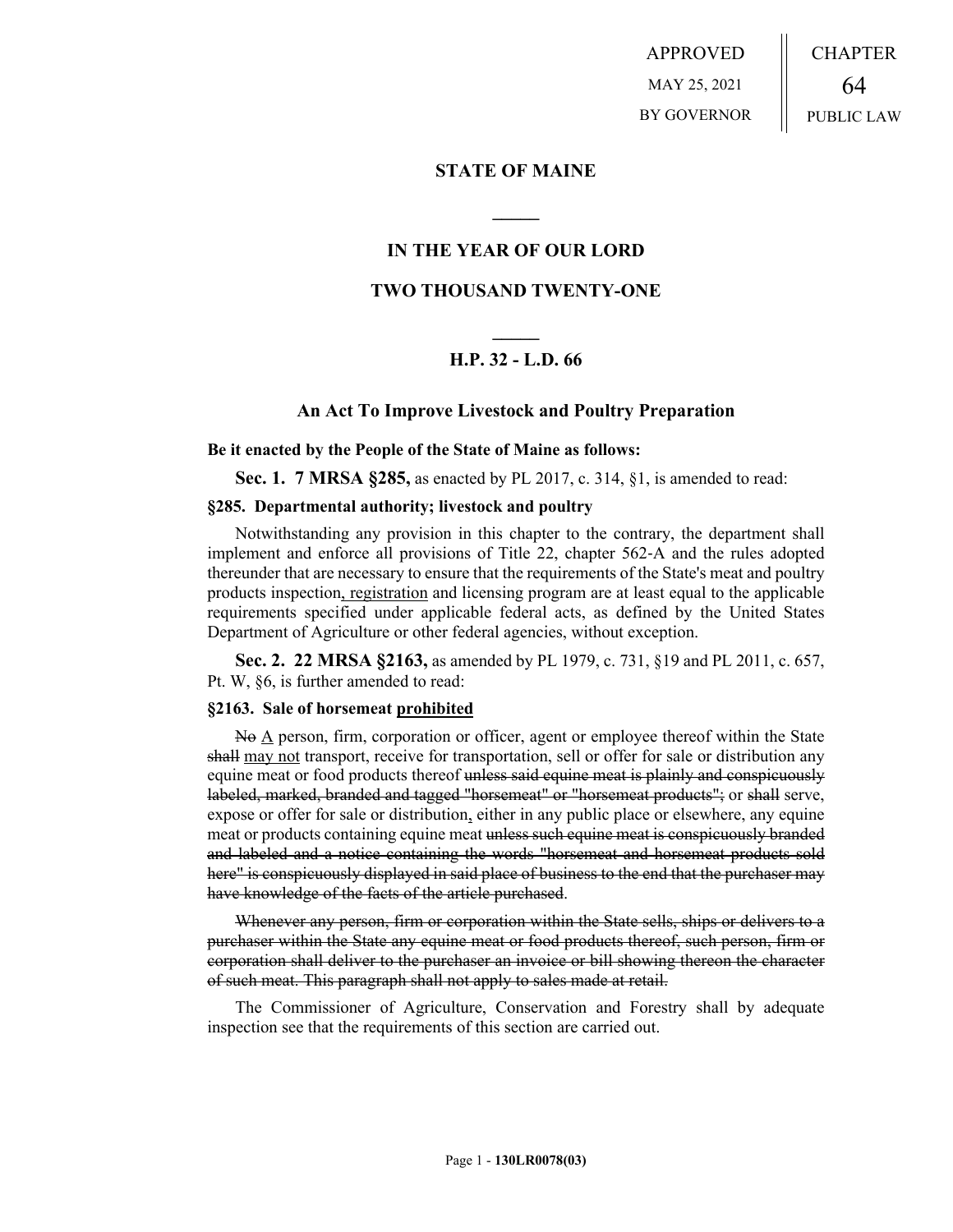Any  $\triangle$  person, firm or corporation who shall violate that violates any of the provisions of this section shall be punished by commits a civil violation for which a fine of not more than \$100 for the first offense and  $\theta y$  a fine of not more than \$200 for each subsequent offense must be adjudged, and the District and Superior Courts shall have concurrent jurisdiction of the offense.

**Sec. 3. 22 MRSA §2511, sub-§1-A** is enacted to read:

**1-A. Amenable species.** "Amenable species" means a species of exotic animal, as defined by the federal acts, the anatomy and biology of which are substantially the same as an animal that is currently inspected.

**Sec. 4. 22 MRSA §2511, sub-§10,** as enacted by PL 1999, c. 777, §1, is amended to read:

**10. Custom processor.** "Custom processor" means a person who maintains a licensed registered establishment under this chapter for the purpose of processing livestock, meat, meat food products, poultry or poultry products exclusively for use in the household of the owner of the commodity by the owner and members of the owner's household and the owner's nonpaying guests and employees.

**Sec. 5. 22 MRSA §2511, sub-§11,** as amended by PL 2013, c. 252, §1, is further amended to read:

**11. Custom slaughterhouse.** "Custom slaughterhouse" means a person who maintains a slaughtering facility that is a licensed establishment or a registered establishment under this chapter for the purposes of slaughtering livestock or poultry for another person's exclusive use by that person and members of that person's household and that person's nonpaying guests and employees, and who is not engaged in the business of buying or selling carcasses, parts of carcasses, meat or meat food products or any cattle, domesticated deer, sheep, swine, goats, domestic rabbits, equines, poultry or other designated animals useable as human food.

**Sec. 6. 22 MRSA §2511, sub-§14, as enacted by PL 1999, c. 777, §1, is amended** to read:

**14. Federal acts.** "Federal acts" means the Federal Meat Inspection Act and the Federal Poultry Products Inspection Act.

**Sec. 7. 22 MRSA §2511, sub-§17, as enacted by PL 1999, c. 777, §1, is amended** to read:

**17. Federal Poultry Products Inspection Act.** "Federal Poultry Products Inspection Act" means the federal Act so entitled, approved August 28, 1957, 71 Stat. 441, as amended by the Federal federal Wholesome Poultry Products Act, 82 Stat. 791.

**Sec. 8. 22 MRSA §2511, sub-§19, ¶G,** as enacted by PL 1999, c. 777, §1, is amended to read:

G. Any of the conditions for which livestock or poultry are required to be condemned on ante mortem inspection in accordance with the requirements of this chapter and the rules adopted pursuant to this chapter.

**Sec. 9. 22 MRSA §2511, sub-§25,** as enacted by PL 1999, c. 777, §1, is amended to read: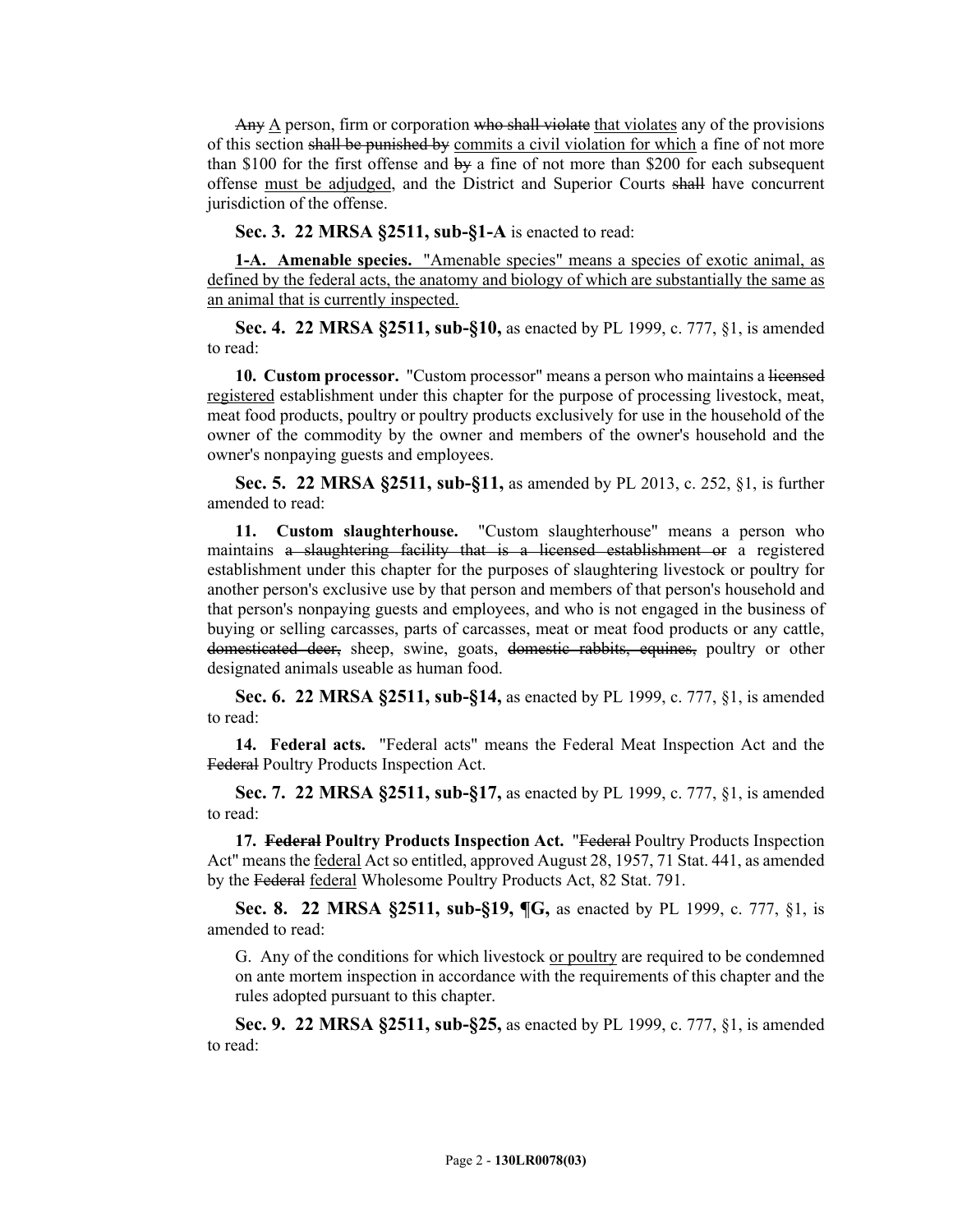25. Livestock. "Livestock" means cattle, domesticated deer, sheep, swine, goats, domestic rabbits, horses, mules, other equines or other designated animals, whether live or dead.

**Sec. 10. 22 MRSA §2511, sub-§27,** as enacted by PL 1999, c. 777, §1, is amended to read:

**27. Meat.** "Meat" means the part of the muscle of cattle, domesticated deer, sheep, swine, goats, horses, mules, other equines or other designated animals muscle of livestock, an amenable species or an exotic animal as defined by the federal acts that is skeletal or that is found in the tongue, diaphragm, heart or esophagus, with or without the accompanying and overlying fat, and the portions of bone, skin, sinew, nerve and blood vessels that normally accompany the muscle tissue but does not include the muscle found in the lips, snout or ears.

**Sec. 11. 22 MRSA §2511, sub-§28,** as enacted by PL 1999, c. 777, §1, is amended to read:

**28. Meat food product or meat product.** "Meat food product" or "meat product" means a product useable as human food that is made wholly or in part from any meat or other portion of a carcass of cattle, domesticated deer, sheep, swine, domestic rabbits or goats livestock, an amenable species or an exotic animal as defined by the federal acts, excepting products that are exempted from definition as a meat food product by the commissioner under conditions that the commissioner may prescribe to ensure that the meat or other portions of carcass contained in products are unadulterated and that products are not represented as meat food products. This term, as applied to food products of equines or other designated animals, has a meaning comparable to that provided in this subsection with respect to cattle, domesticated deer, sheep, swine, domestic rabbits and goats.

**Sec. 12. 22 MRSA §2512, sub-§2, ¶B,** as enacted by PL 1999, c. 777, §1, is amended to read:

B. Refuse to provide inspection service under this chapter with respect to an official establishment for reasons specified in the Federal Meat Inspection Act, Section 401 or the Federal Poultry Products Inspection Act, Section 18 or for any other violation of this chapter or the rules adopted under it;

**Sec. 13. 22 MRSA §2512, sub-§2, ¶D,** as enacted by PL 1999, c. 777, §1, is repealed.

**Sec. 14. 22 MRSA §2512, sub-§2, ¶E,** as amended by PL 2003, c. 451, Pt. G, §1, is further amended to read:

E. Authorize inspection to continue at an official establishment on state holidays or beyond the regular work shift or workweek for state inspectors as long as the necessary inspectors are available and the official establishment pays all overtime salaries for inspections necessary to keep the plant open and other expenses caused by the overtime employment. Funds reimbursed under this chapter must be deposited into the General Fund as undedicated revenue;

**Sec. 15. 22 MRSA §2512, sub-§2, ¶J,** as enacted by PL 1999, c. 777, §1, is amended to read: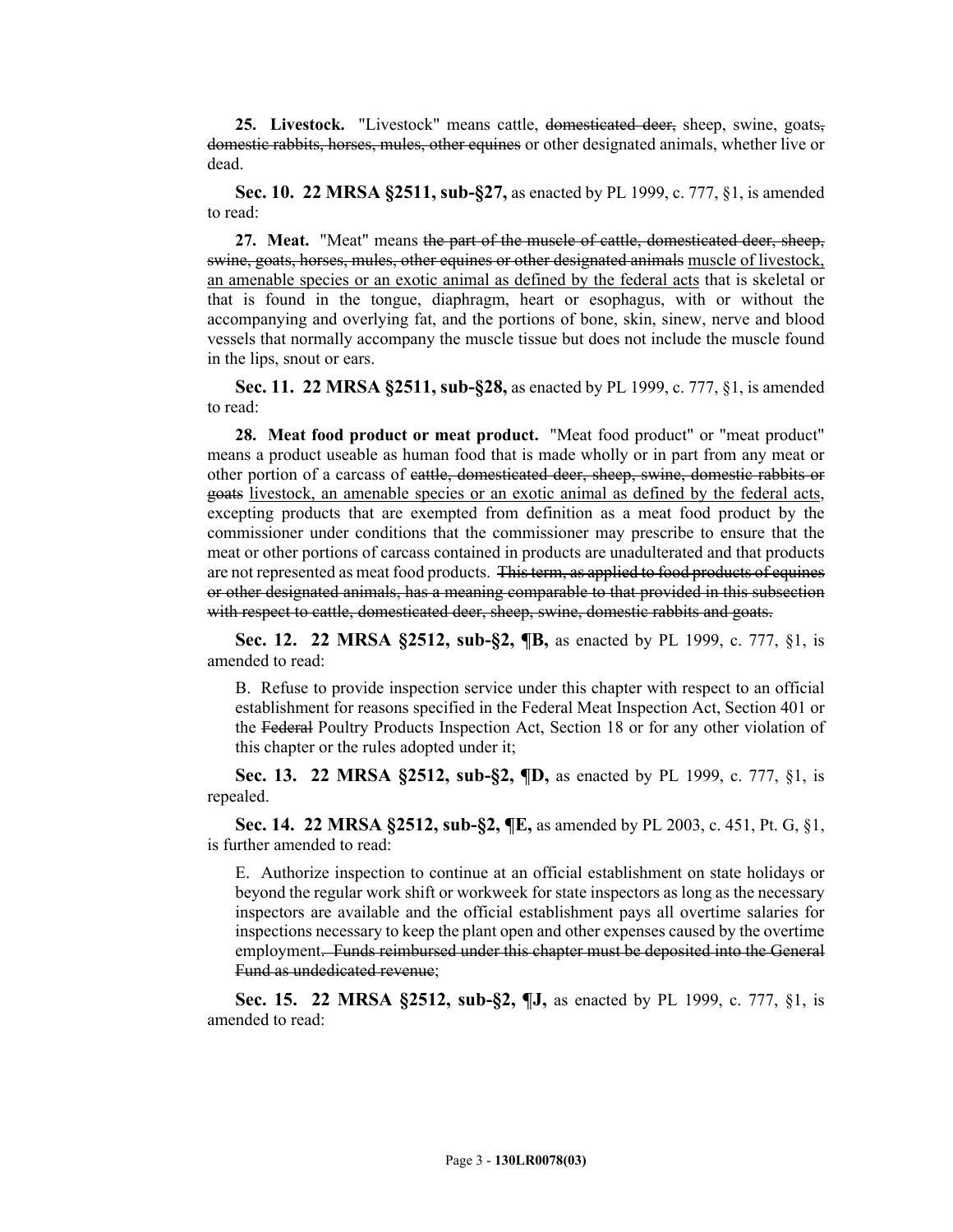J. Serve as the representative of the Governor for consultation with the Secretary of Agriculture under the Federal Meat Inspection Act, Section 301, Subsection (c) and the Federal Poultry Products Inspection Act, Section 5, Subsection (c) unless the Governor selects another representative;

**Sec. 16. 22 MRSA §2512, sub-§2, ¶P,** as amended by PL 2019, c. 633, §2, is further amended to read:

P. Establish the method for providing voluntary inspection and withdrawal of voluntary inspection of exotic animals, wild game, domesticated deer and, domestic rabbits and amenable species. These rules may also provide for the inspection of meat and meat food products derived from those animals. The commissioner shall provide voluntary inspection of bison, domesticated deer and ratite exotic animals, domesticated deer, domestic rabbits and amenable species produced in the State, including the inspection of meat and meat food products derived from bison, domesticated deer and ratite exotic animals, domesticated deer, domestic rabbits and amenable species, for which the commissioner shall charge a an hourly fee of \$35 per hour. The commissioner shall charge \$35 per hour per for inspection of meat and meat food products processed in the State but derived from bison, domesticated deer and ratite produced outside the State exotic animals, domesticated deer, domestic rabbits and amenable species; and

**Sec. 17. 22 MRSA §2514, sub-§1, ¶B,** as enacted by PL 1999, c. 777, §1, is repealed.

**Sec. 18. 22 MRSA §2514, sub-§1, ¶D,** as enacted by PL 1999, c. 777, §1, is repealed.

**Sec. 19. 22 MRSA §2514-A, sub-§1,** as amended by PL 2019, c. 73, §§3 and 4, is further amended to read:

**1. Registration permitted required.** A person that is not licensed under section 2514 may engage in intrastate commerce in the business of buying, selling, preparing, processing, packing, storing, transporting or otherwise handling meat, meat food products or poultry products if that person is registered under this section. A person may must register under this section if the person is a:

A. Custom slaughterer, except that itinerant custom slaughterers who slaughter solely at a customer's home or farm and who do not own, operate or work at a slaughtering plant are exempt from the registration provisions of this section;

B. Custom processor;

C. Poultry producer that processes fewer than 1,000 birds annually under section  $2517 - C$ ;

C-1. Rabbit producer that processes fewer than 1,000 rabbits annually under section 2517‑E; or

D. Person in any other category that the commissioner may by rule establish.

**Sec. 20. 22 MRSA §2517,** as enacted by PL 1999, c. 777, §1, is amended to read:

**§2517. Ante mortem examination of animals to be slaughtered**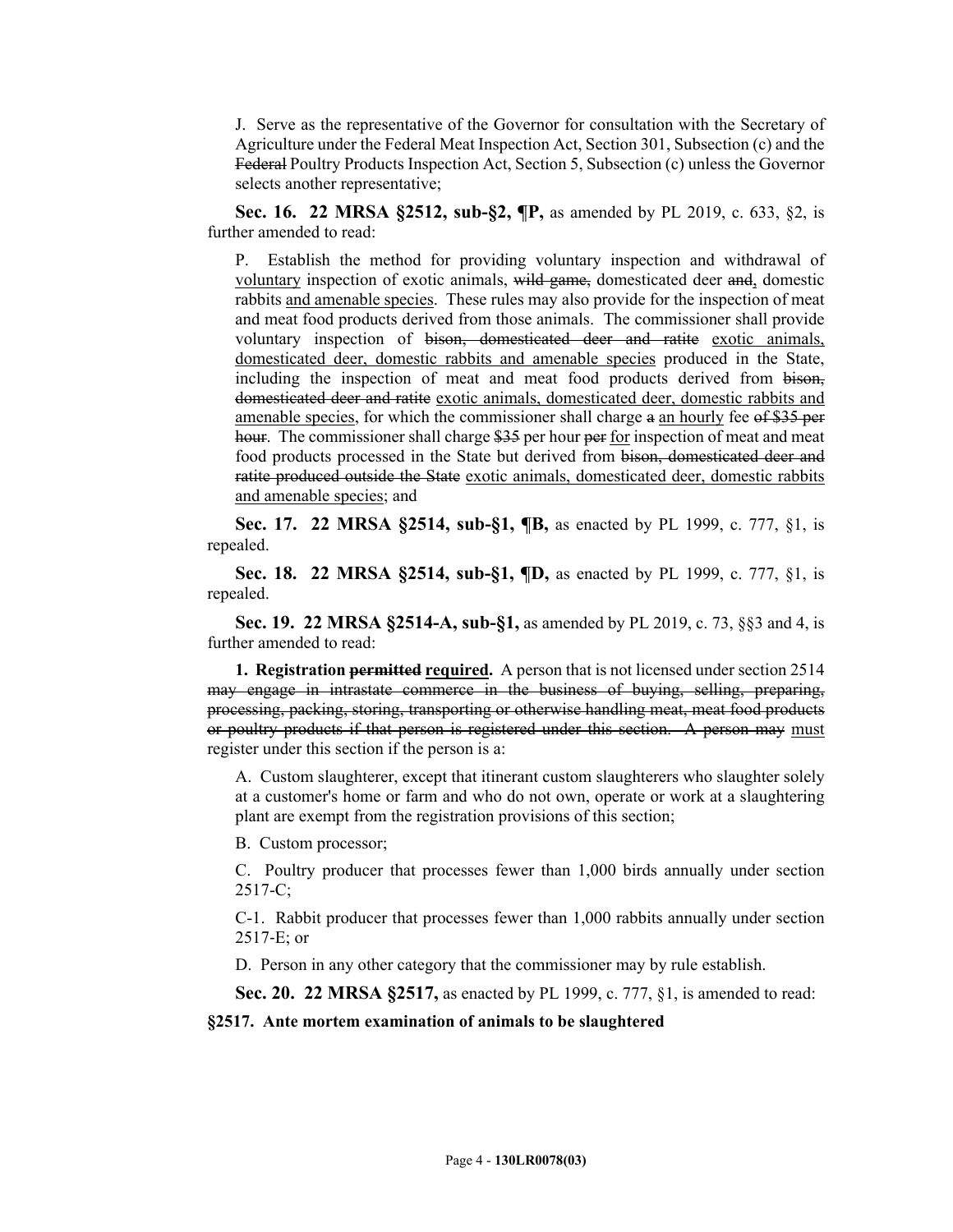For the purpose of preventing the use in commerce of meat and meat food products and poultry and poultry products that are adulterated, the commissioner shall appoint inspectors to examine and inspect all livestock and poultry before they are allowed to enter into a slaughtering, packing, meat-canning, rendering or similar official establishment in which they are to be slaughtered and the meat and meat food products and poultry and poultry products of which are to be used in commerce. All livestock and poultry found on such inspection to show symptoms of disease must be set apart and slaughtered separately from all other livestock or poultry and when so slaughtered the carcasses of the livestock and poultry are subject to a careful examination and inspection, as provided by the rules established by the commissioner and adopted pursuant to this chapter.

**Sec. 21. 22 MRSA §2517-A,** as enacted by PL 1999, c. 777, §1, is amended to read:

#### **§2517-A. Post mortem examination of carcasses**

The commissioner shall appoint inspectors to examine the carcasses and parts of carcasses of all livestock and poultry to be prepared at a slaughtering, meat-canning, salting, packing, rendering or similar official establishment in the State as articles of commerce that are useable as human food. The carcasses and parts of carcasses of all such animals found to be not adulterated must be marked, stamped, tagged or labeled as "Inspected and Passed" and the inspectors shall label, mark, stamp or tag as "Inspected and Condemned" all carcasses and parts of carcasses of animals found to be adulterated. All carcasses and parts thus inspected and condemned must be destroyed for food purposes by the official establishment in the presence of an inspector. The commissioner may remove inspectors from any such official establishment that fails to so destroy any condemned carcass or part of a carcass. The inspectors, after the first inspection, shall, when they consider it necessary, reinspect the carcasses or parts of carcasses to determine whether, since the first inspection, the same have become adulterated and, if any carcass or any part of the carcass, upon examination and inspection subsequent to the first examination and inspection, is found to be adulterated, the carcass must be destroyed for food purposes by the official establishment in the presence of an inspector. The commissioner may remove inspectors from an official establishment that fails to so destroy any condemned carcass or part of a carcass.

**Sec. 22. 22 MRSA §2517-C, sub-§1, ¶G,** as repealed and replaced by PL 2015, c. 329, Pt. A, §10, is amended to read:

G. The poultry are sold in accordance with the restrictions in subsection 2; and

**Sec. 23. 22 MRSA §2517-C, sub-§1, ¶H,** as repealed and replaced by PL 2015, c. 329, Pt. A, §10, is repealed.

**Sec. 24. 22 MRSA §2517-D, sub-§1,** as enacted by PL 2013, c. 252, §5, is amended to read:

**1. Contract slaughtering.** A commercial slaughterhouse or custom slaughterhouse licensed under section 2514 or a custom slaughterhouse registered under section 2514-A, but not engaging in the custom slaughter of poultry, may enter into a contract with a poultry producer who otherwise meets the requirements of the exemption for poultry producers that slaughter or process 20,000 or fewer poultry under the federal Poultry Products Inspection Act, 21 United States Code, Section 464(c)(3) to rent that slaughterhouse to the poultry producer for the slaughter and processing of the poultry producer's poultry.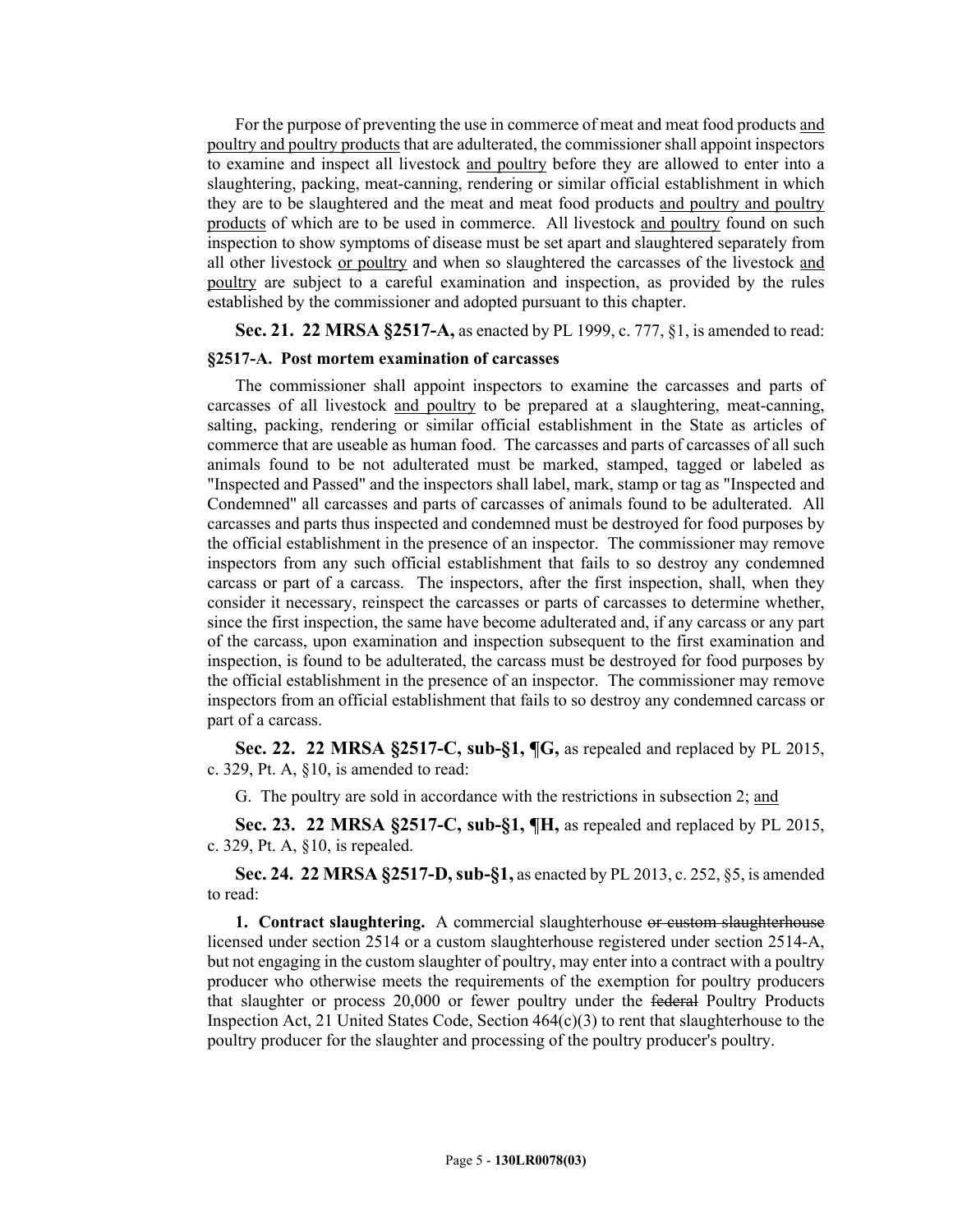Poultry slaughtered and processed under the rental contract must be slaughtered and processed by the poultry producer.

A poultry producer that otherwise meets the requirements of the 20,000 or fewer poultry exemption, and having the intent to rent a slaughterhouse that is currently used by another poultry producer that meets the requirements of the exemption, must obtain approval from the administrator of the commissioner in accordance with the requirements of the federal Food Safety and Inspection Service within the United States Department of Agriculture prior to rental of the slaughterhouse Administrator.

**Sec. 25. 22 MRSA §2519,** as enacted by PL 1999, c. 777, §1, is amended to read:

#### **§2519. Stop sale or use order**

The inspector may issue a stop sale or use order for any violation of this chapter or of the rules adopted pursuant to this chapter. A person receiving a stop sale or use order shall immediately remove the meat, meat food product or poultry or poultry product from sale or shall immediately cease to use any equipment or area as directed by the order until the order is lifted. The inspector may lift a stop sale or use order once the inspector has determined that the violation has been corrected. A person receiving a stop sale or use order may appeal the order to the commissioner within 5 days of receiving the order.

**Sec. 26. 22 MRSA §2521-B,** as enacted by PL 1999, c. 777, §1, is amended to read:

#### **§2521-B. Inspection for use of humane slaughtering methods**

For the purpose of preventing the inhumane slaughtering of livestock, the commissioner shall appoint inspectors to examine and inspect the method by which livestock are slaughtered and handled in connection with slaughter in the registered, licensed or official slaughtering establishments inspected under this chapter. The commissioner may refuse to license or provide inspection to a new slaughtering establishment or may cause inspection to be temporarily suspended at an official register a slaughtering establishment if the commissioner finds that livestock have been slaughtered or handled in connection with slaughter at such the establishment by a method not in accordance with the Humane Methods of Slaughter Act of 1978, 7 United States Code, Sections 1901 to 1906 or not as stated in this section and sections 2521, 2521-A and 2521-C until the establishment furnishes assurances satisfactory to the commissioner that all slaughtering and handling in connection with slaughter of livestock are in accordance with such a method.

**Sec. 27. 22 MRSA §2523, sub-§1, ¶A,** as enacted by PL 1999, c. 777, §1, is amended to read:

A. Slaughter any livestock or poultry or prepare products that are useable as human food at a registered, licensed or official establishment preparing the products solely for intrastate commerce, except in compliance with the requirements of this chapter and the rules adopted pursuant to this chapter;

**Sec. 28. 22 MRSA §2523, sub-§3,** as enacted by PL 1999, c. 777, §1, is amended to read:

**3. Plainly identified Carcasses of horses, mules or other equines or parts of these carcasses.** In intrastate commerce, a person may not sell, transport, offer for sale or transportation or receive for transportation any eareass carcasses of horses, mules or other